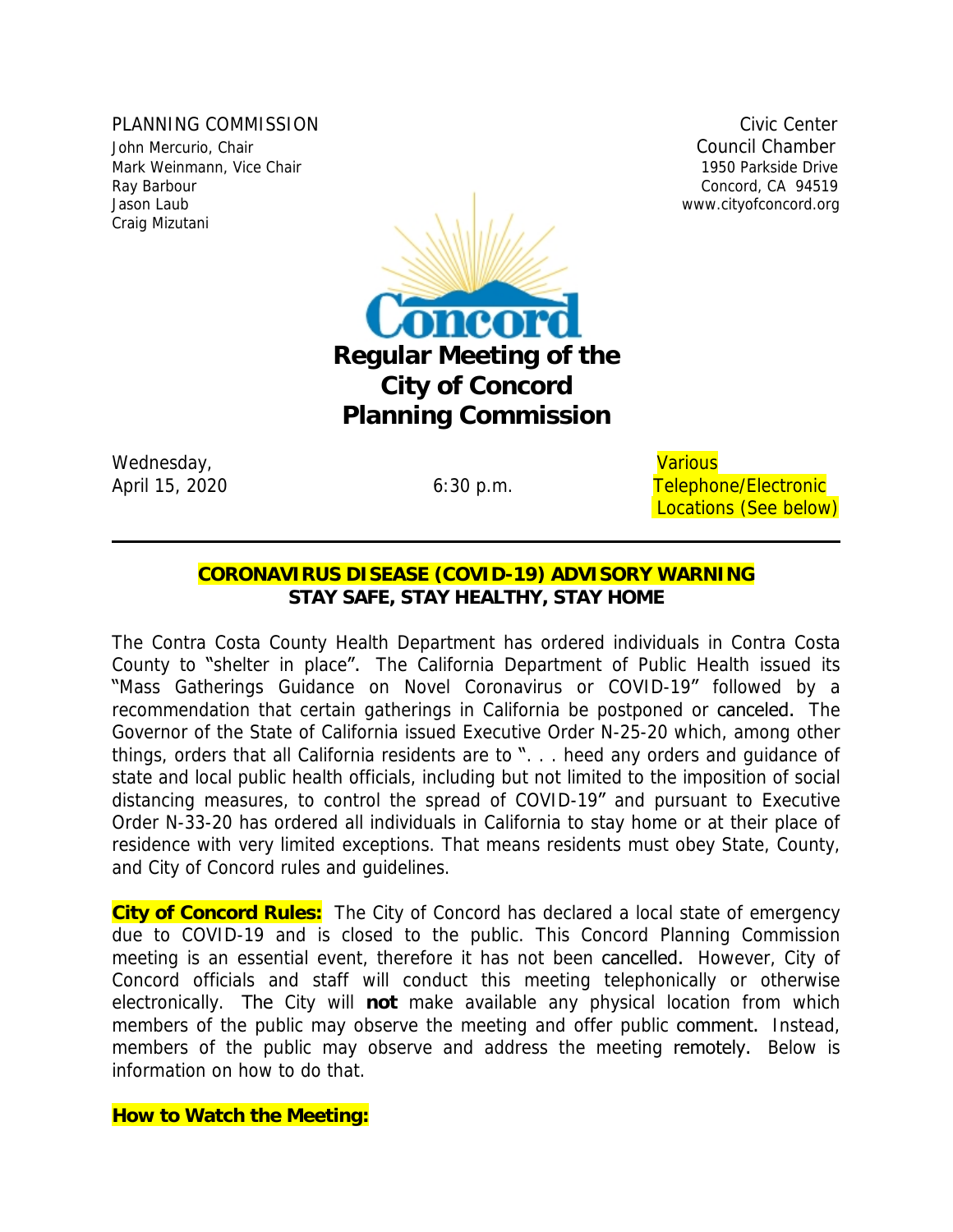- Watch on TV on Comcast Channel 28, Wave Channel 29, and U-verse Channel 99
- Watch the TV broadcast through the City's website by following [THIS LINK](http://204.195.93.6/cablecastapi/live?channel_id=1&use_cdn=true)

### **How to Submit Public Comments:**

Written: All comments received **before 3:00 pm the day of the meeting** will be posted on the City's website as "Correspondence" under the relevant agenda item and provided to the Planning Commissioners at the meeting. Please email your comments to [pcpubliccomments@cityofconcord.org](mailto:pcpubliccomments@cityofconcord.org).

Read Aloud During the Meeting: Email your comments to [pcpubliccomments@cityofconcord.org](mailto:pcpubliccomments@cityofconcord.org) when the Chair opens the public comment period for the relevant agenda item; please indicate the agenda item and title in your email subject line. If you want your comment read aloud, prominently write "Read Aloud at Meeting" at the top of the email and your comments will be read into the record (not to exceed three minutes at staff's cadence).

**AGENDIZED ITEMS –** The public is entitled to address the Planning Commission on items appearing on the agenda before or during the Planning Commission's consideration of that item. Each speaker will be limited to approximately three minutes. Please see "How to Submit Public Comments" above.

- **1. ROLL CALL**
- **2. PLEDGE TO THE FLAG**
- **3. PUBLIC COMMENT PERIOD** Please see "How to Submit Public Comments" above.
- **4. CONSENT CALENDAR** Please see "How to Submit Public Comments" above.
	- **1. [4/01/20 Meeting Minutes](https://www.cityofconcord.org/DocumentCenter/View/4449/4-1-20-PC-Draft-Minutes)**
- **[5.](https://www.cityofconcord.org/DocumentCenter/View/4449/4-1-20-PC-Draft-Minutes) [PUBLIC HEARINGS](https://www.cityofconcord.org/DocumentCenter/View/4449/4-1-20-PC-Draft-Minutes) – [None](https://www.cityofconcord.org/DocumentCenter/View/4449/4-1-20-PC-Draft-Minutes)**
- **[6.](https://www.cityofconcord.org/DocumentCenter/View/4449/4-1-20-PC-Draft-Minutes) COMMISSION [CONSIDERATIONS](https://www.cityofconcord.org/DocumentCenter/View/4449/4-1-20-PC-Draft-Minutes)** Please see "How to Submit Public [Comments](https://www.cityofconcord.org/DocumentCenter/View/4449/4-1-20-PC-Draft-Minutes)" [above.](https://www.cityofconcord.org/DocumentCenter/View/4449/4-1-20-PC-Draft-Minutes)
	- [1.](https://www.cityofconcord.org/DocumentCenter/View/4449/4-1-20-PC-Draft-Minutes) [CIP and TIP General Plan Consistency](https://www.cityofconcord.org/DocumentCenter/View/4448/FY-2020-2022-CIP-Budget-to-PC-General-Conformity) Review of the proposed 2020-2022 Fiscal Year (FY) Capital Improvement Program (CIP) and Transportation Improvement Program (TIP) for consistency with the adopted General Plan pursuant to Government Code Section 65401. **Project Engineer: Kevin Marstall @ (925) 671-3257**

**[POWERPOINT PRESENTATION](http://cityofconcord.org/DocumentCenter/View/4469/CIP-Budget-PC-PowerPoint)**

- **7. STAFF REPORTS AND ANNOUNCEMENTS**
- **8. COMMISSION REPORTS AND ANNOUNCEMENTS**